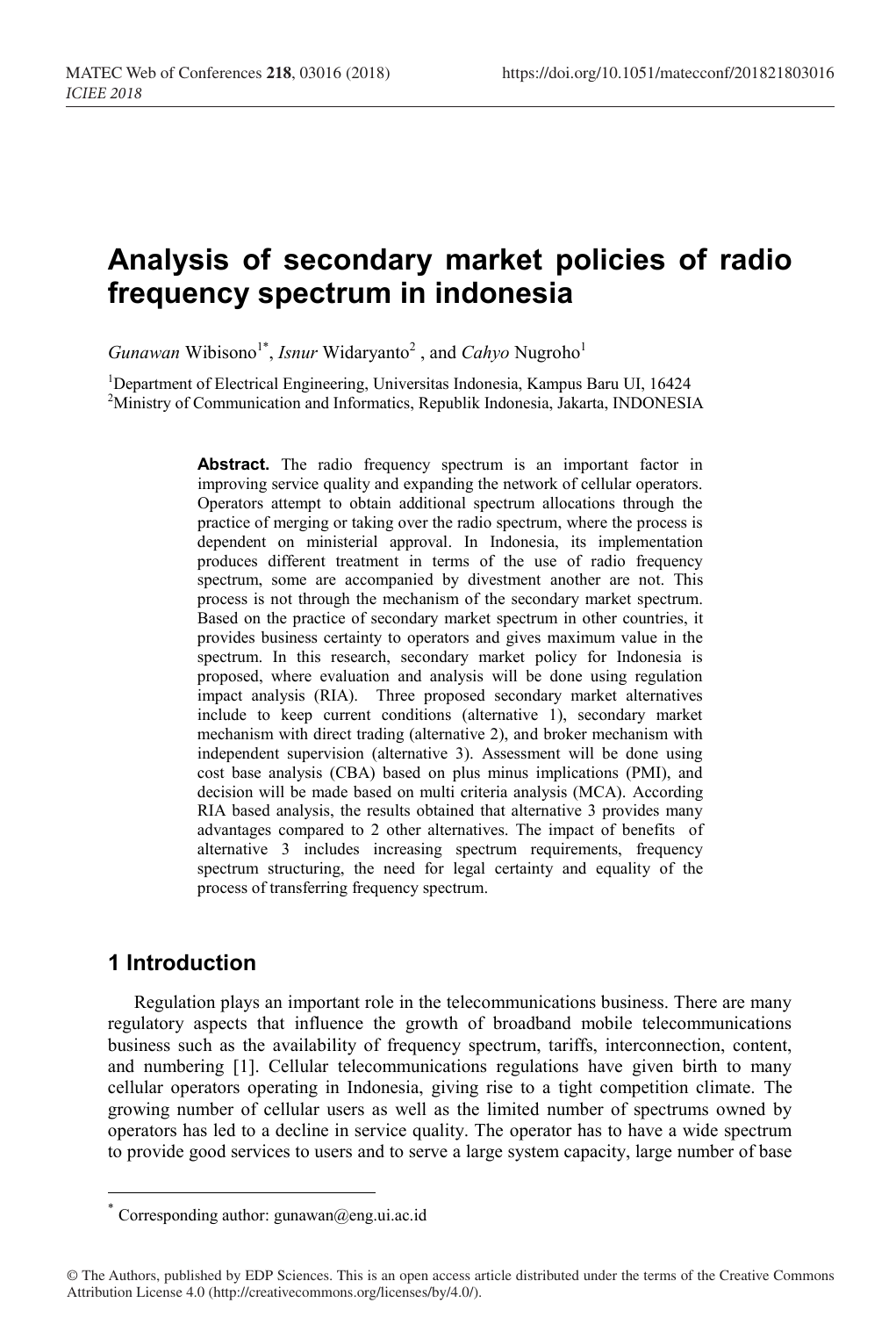station systems (BTS) to cover a wide service area, and as well as the latest technology to provide services with efficiency levels spectrum and good service quality. Therefore, the operators are trying to get a larger allocation of frequency spectrum.

The use of radio frequency spectrum in Indonesia must obtain permission from the Minister of Communication and Information in the form of radio station permits. The secondary market frequency spectrum policy in Indonesia has not been implemented. Even in Government Regulation (PP) number 53/2000 in Article 25 it has been stated explicitly that holders of radio frequency allocations cannot transfer radio frequency allocations that have been obtained to other parties, unless there is approval from the Minister [2]. Basically, the frequency spectrum belongs to the government. The telecommunications operator is given the right to use the frequency spectrum with the time frame of the permits regulated in PP 53/2000 for 10 years or 5 years and can be extended with permission from the Minister. In addition, to increase the frequency spectrum utilization and avoid the practice of brokering, the Ministry of Communication and Information Technology since 2001 has implemented a modern license to the operator [3]. Modern license is a license given to an operator accompanied by a written network development commitment that must be carried out.

To avoid the frequency spectrum control monopoly through the process of acquisition or merger or consolidation between operators, the government has banned monopolistic practices regulated by Law Number 5 of 1999 concerning Prohibition of Monopolistic Practices and Unfair Business Competition [4], Law Number 36 of 1999 concerning Telecommunications [5], Law 40/2007 concerning Limited Liability Companies [6], and Law 25/2007 concerning Investment [7]. Takeover or transfer of frequencies from one operator to the operator through an auction or a beautiful contest is controlled and determined by the minister of communication and information. In this case, the role and domination of the government is very large. Secondary markets are not permitted yet in Indonesia, even in the takeover or transfer of frequency in practice it is identical to the secondary market. This can be seen from several cases that have occurred and can be classified as secondary market activities in the frequency spectrum in Indonesia, including the merger of PT. Indosat, PT. Satelindo, PT. IM3 and PT. Bimagraha; XL Axiata national roaming cooperation with Axis; cooperation between Mobile-8 and Smart Telecom; network sharing or MVNO cooperation; and the merger of XL with Axis [8] – [9]. The transfer of the frequency spectrum from one operator to another in practice does not get the same approach from the government in an effort to avoid monopolies, maintain a competitive climate, and optimize spectrum values. There are operators who get additional frequencies accompanied by divestments but there are operators who get additional frequencies without divestment.

On the other hand, the application of a pure secondary market that has been carried out by the United Kingdom, the United States, Australia, New Zealand and Guatemala has been proven to create a healthy competition climate, increase the economic value of the spectrum, provide certainty of telecommunications business law, reduce government dominance, and give equal treatment to all parties  $[10 - 13]$ . To ensure legal certainty and equal treatment in the implementation of the secondary market, the government makes strict rules to protect interference with the next operator and maintains maximum emission level to avoid outband interference for all operators. The guarantee of business law certainty in the implementation of secondary markets makes the frequency spectrum trade receive the attention of many operators.

Therefore, it is very interesting to analyze the application of the secondary frequency spectrum market in Indonesia. There are 3 alternatives of the secondary market spectrum policy that will be evaluated, namely alternatives 1, 2, and 3. To get good policy results, then in this study an approach of regulatory impact analysis (RIA) will be conducted. To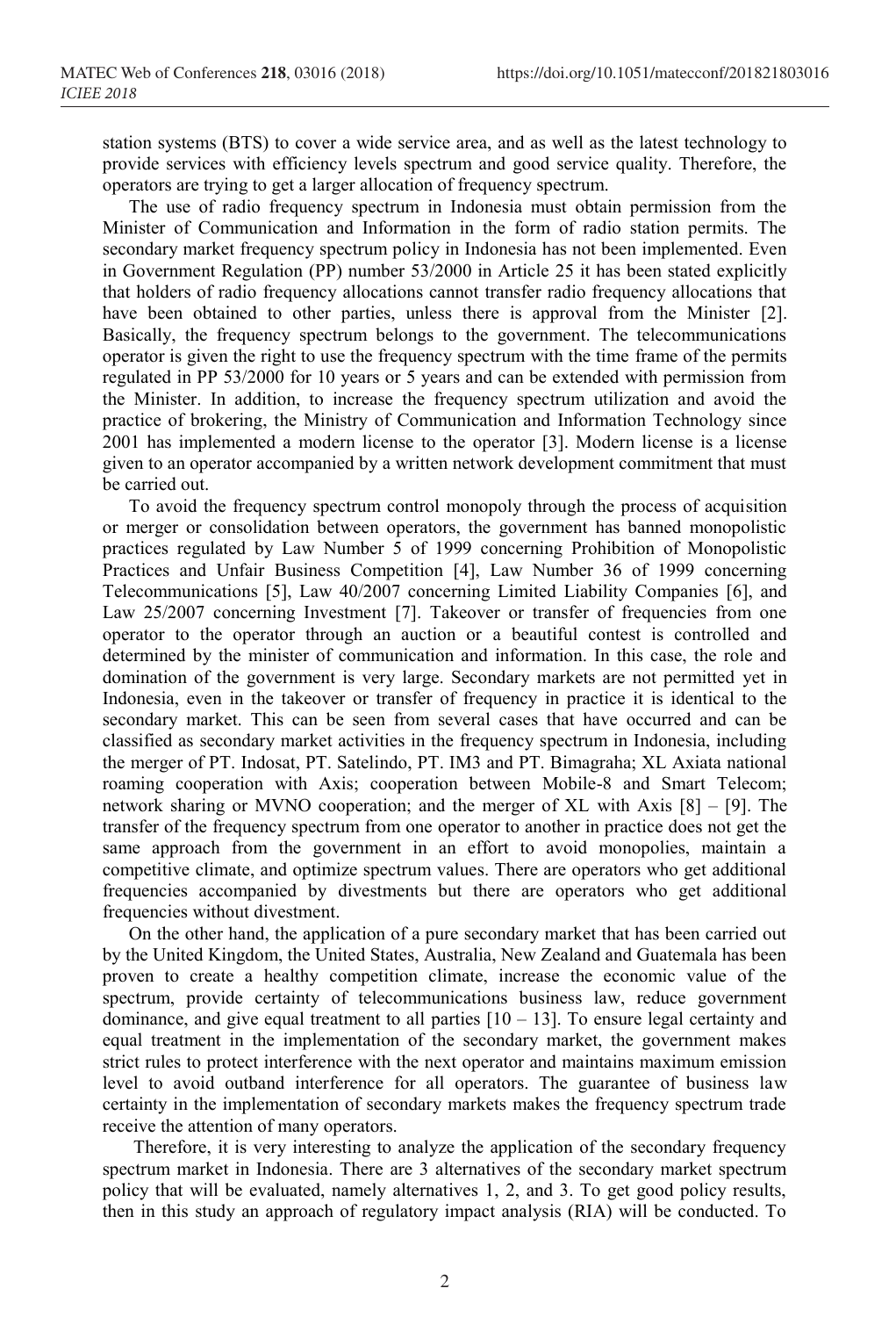assess the 3 alternative policies, cost-based analysis (CBA) is based on plus minus implication (PMI). Whereas to decide the best policy alternative, multi-criteria analysis (MCA) evaluation is used. From the results of the CBA based on PMI approach, an alternative 1 has score = -16 is obtained, alternative  $2 = 4$  and alternative value  $3 = 22$ . With an MCA, the alternative 1 has score = 206, alternative  $2 = 250$ , and alternative  $3 = 321$ . It is seen that with BCA based on PMI and MCA obtained the highest score achieved by alternative 3. The impact of alternative benefits 3 includes increasing spectrum requirements, frequency spectrum structuring that continues to experience constraints and obstacles, and the need for legal certainty and equality of the process of transferring a clear frequency spectrum

#### **2 Secondary market spectrums based on RIA**

In order to ensure that secondary market spectrum regulation is indispensable to the public interest, encouraging an evidence-based approach and ensuring that all practical options for addressing the problem have been considered and providing the highest benefits that exceed the costs incurred, the RIA approach is used. As a process, the implementation of the RIA method is carried out through various stages, namely:

a. Identification and analysis of problems related to policies

According to Government Regulation 53/2000, it is stated that holders of frequency allocation cannot be transferred to other parties, unless there is approval from the Minister. This is supported by different treatments in granting frequency spectrum usage rights when there is a merger or acquisition of an operator's ownership.

b. Setting goals

The government's secondary market spectrum policy aims to streamline the use of frequency spectrum by operators, ensure equality and a clear process in transferring the license to use the frequency spectrum, disclosure of information on the use of frequency spectrum, supervision and strict sanctions.

c. Development of various policy options / alternatives

There are 3 proposed alternative formulations of the secondary market spectrum policy, namely: alternative 1 which keep with the current conditions, does nothing, alternative 2 implements a secondary market with a direct trade mechanism, and alternative 3 is to implement a secondary market with a broker mechanism supervised by an independent supervisory body.

d. Assessment of alternative policy choices

Three alternatives for the preparation of the secondary market spectrum policy, the feasibility of the aspects of benefits and costs is proposed called as cost based analysis (CBA). Aspects of benefits include both direct and indirect regulators, operators, and users. While the cost aspect includes the cost of the selection process, buying and selling, controlling, operating and using the frequency spectrum which will be the obligation of the licensee. One effective method to be applied in CBA is plus-minus implication (PMI).

e. Selection of the best policy

To get a policy selection of the secondary market spectrum application, a multiple criteria analysis (MCA) approach is used. The MCA shows all the criterias that are decisive in formulating secondary market policy objectives, given weighting for each criterion and given an assessment.

## **3 Results and discussions**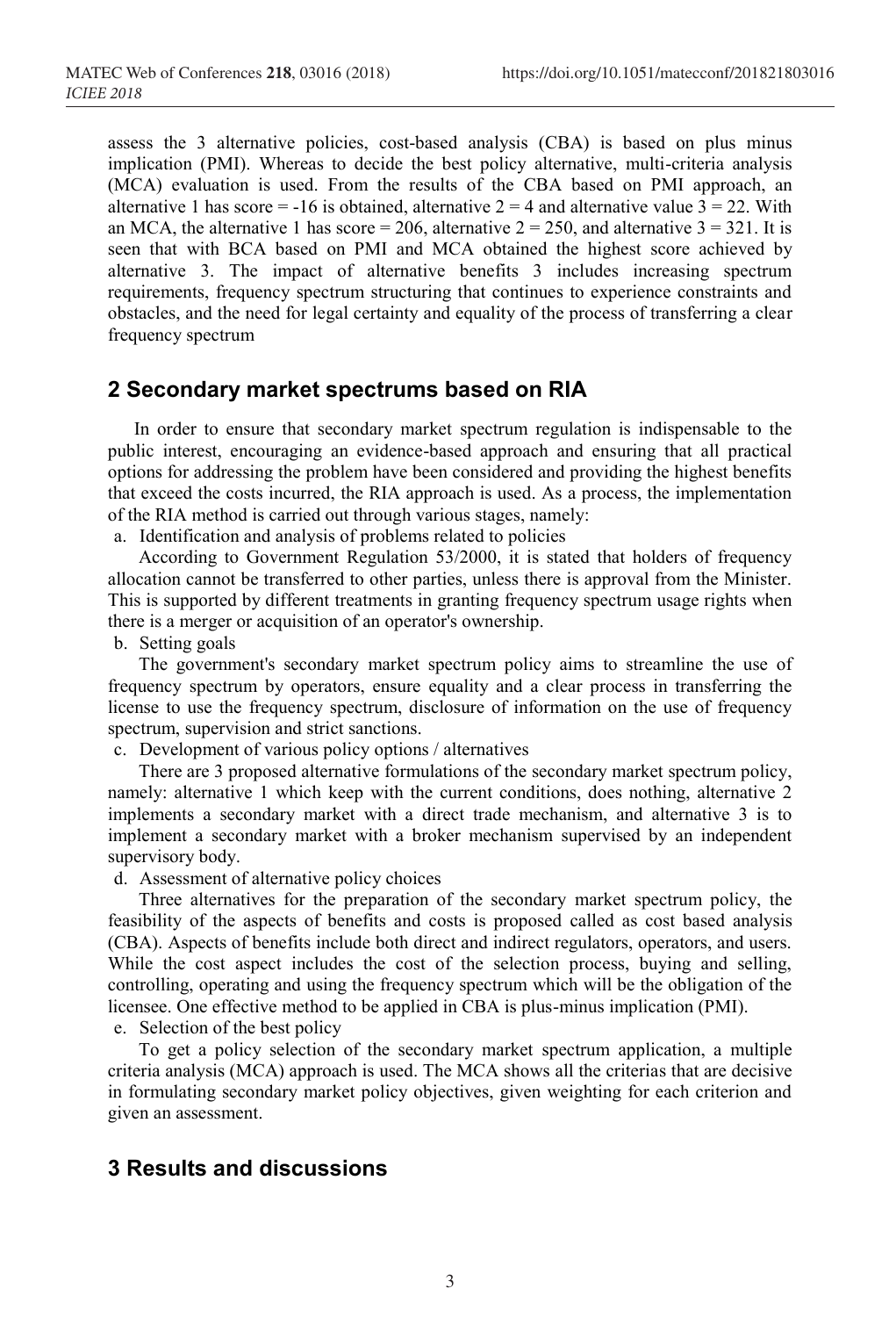To be able to decide on the best policy alternative, an evaluation is done using CBA bsed PMI. Whereas the selection of the best policy alternatives is carried out with an MCA that involves all the factors that show the achievement of the policy objectives compiled, Table 1 shows CBA based PMI the proposed alternatives 1, 2 and 3. It can be seen from Table 1, an alternative 1 gets score =  $-16$ , alternative 2 = 4, and alternative 3 = 22. This means that alternative 3 provides a higher (plus) benefit than alternatives 1 and 2. It is indicated that the all criterias at alternative 3 get score 1 as beneficial.

|                  |                |                                   | $+1/-1$<br><b>Alternative</b> |              |    |                  | $+1/-1$<br><b>Alternative</b> |              |    |
|------------------|----------------|-----------------------------------|-------------------------------|--------------|----|------------------|-------------------------------|--------------|----|
| Stakeholder   No |                | Plus                              |                               |              |    | <b>Minus</b>     |                               |              |    |
|                  |                |                                   | 1                             | 2            | 3  |                  | 1                             | $\mathbf{2}$ | 3  |
| Regulator        | $\mathbf{1}$   | Frequency spectrum arrangement    | 1                             | $-1$         | 1  | Regulatory       | $-1$                          | 1            |    |
|                  |                |                                   |                               |              |    | socialization    |                               |              |    |
|                  |                |                                   |                               |              |    | costs            |                               |              |    |
|                  | $\overline{2}$ | Frequency spectrum control        | 1                             | $-1$         | 1  | Monitoring and   | $-1$                          |              | 1  |
|                  |                |                                   |                               |              |    | evaluation costs |                               |              |    |
|                  | 3              | Regulatory arrangement            | $-1$                          | $-1$         | 1  |                  |                               |              |    |
|                  | $\overline{4}$ | Economic value of frequency band  | $-1$                          | 1            | 1  |                  |                               |              |    |
| Operator         | 1              | The need of additional frequency  | $-1$                          | $-1$         | 1  | Refarming costs  | $-1$                          | 1            | 1  |
|                  |                | spectrum                          |                               |              |    |                  |                               |              |    |
|                  | $\overline{2}$ | Use of frequency spectrum         | $-1$                          | $\mathbf{1}$ | 1  | <b>OPEX</b>      | 1                             | $-1$         |    |
|                  | 3              | Competision                       | $-1$                          | $-1$         | 1  | Licence Fee      | $-1$                          | 1            | 1  |
|                  | $\overline{4}$ | Equality of                       | $-1$                          | 1            | 1  |                  |                               |              |    |
|                  | 5              | Legal certainty of the right to   | $-1$                          | 1            | 1  |                  |                               |              |    |
|                  |                | transfer the use of frequency     |                               |              |    |                  |                               |              |    |
|                  |                | spectrum                          |                               |              |    |                  |                               |              |    |
|                  | 6              | Secondary market frequency        | $-1$                          | 1            | 1  |                  |                               |              |    |
|                  |                | spectrum                          |                               |              |    |                  |                               |              |    |
|                  | $\overline{7}$ | Information disclosure of the use | $-1$                          | $-1$         | 1  |                  |                               |              |    |
|                  |                | of frequency spectrum             |                               |              |    |                  |                               |              |    |
| User             | 1              | Network access                    | $-1$                          | 1            | 1  |                  |                               |              |    |
|                  | $\overline{c}$ | Choice of products and services   | $-1$                          | 1            | 1  |                  |                               |              |    |
|                  | 3              | Producs and services price        | $-1$                          | 1            | 1  |                  |                               |              |    |
|                  | $\overline{4}$ | Quality of Service                | $-1$                          | $-1$         | 1  |                  |                               |              |    |
|                  | $\overline{5}$ | Technology change                 | $-1$                          | $\mathbf{1}$ | 1  |                  |                               |              |    |
|                  | 6              | Customer protection               | $-1$                          | $-1$         | 1  |                  |                               |              |    |
| <b>Subtotal</b>  |                |                                   | $-13$                         | 1            | 17 |                  | $-3$                          | 3            | 5  |
| Total            |                |                                   |                               |              |    |                  | $-16$                         | 4            | 22 |

Table 1. CBA based pmi of the proposed alternative 1, 2, and 3

The CBA based on PMI evaluation is insufficient to decide that alternative 3 provides many benefits. Therefore, to strengthen in deciding the best alternative proposed, the three alternatives were evaluated and analyzed by the MCA. Table 2 shows the comparison of the results of MCA for alternatives 1, 2, and 3. From Table 2 shows the alternative value  $1 =$ 206, alternative  $2 = 250$ , and alternative  $3 = 321$ . This means that the factors in alternative 3 strongly support the purpose of applying the market Secondary frequency spectrum in Indonesia and have a beneficial effect. The impact of alternative benefits 3 includes increasing spectrum requirements, frequency spectrum structuring that continues to experience constraints and obstacles, and the need for legal certainty and equality of the process of transferring a clear frequency spectrum. By implementing alternative policy 3, it is expected that constraints on spectrum requirements can be overcome by configuring permits based on geographic, bandwidth and time, where it can provide flexibility in radio frequency spectrum management, but still based on certain parameters through an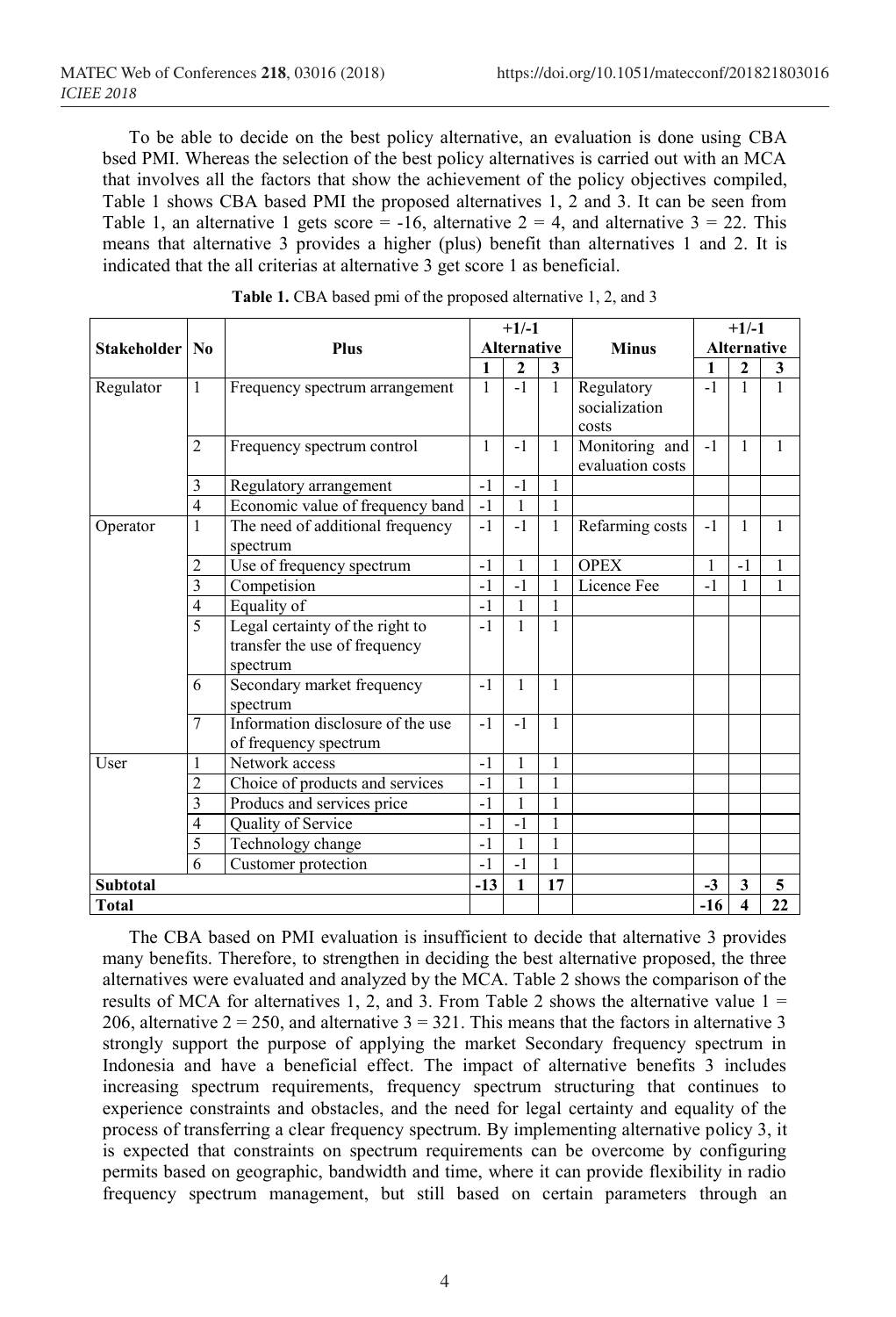independent oversight body evaluation process. It aims to be able to provide legal certainty and equality in the transfer of the radio frequency spectrum.

| N <sub>0</sub>           | Indikator                                                                    | Weight         | <b>Alternative 1</b>    |                 | <b>Alternative 2</b>    |                 | <b>Alternative 3</b>    |                 |
|--------------------------|------------------------------------------------------------------------------|----------------|-------------------------|-----------------|-------------------------|-----------------|-------------------------|-----------------|
|                          |                                                                              |                | <b>Score</b>            | <b>Total</b>    | <b>Score</b>            | <b>Total</b>    | <b>Score</b>            | <b>Total</b>    |
| A                        | Regulator                                                                    |                |                         |                 |                         |                 |                         |                 |
| 1                        | Frequency spectrum<br>arrangement                                            | 5              | $\overline{4}$          | 20              | $\overline{2}$          | 10              | $\overline{\mathbf{3}}$ | 15              |
| $\overline{c}$           | Frequency spectrum control                                                   | 5              | 4                       | 20              | $\overline{2}$          | 10              | 3                       | 15              |
| $\overline{\mathbf{3}}$  | Regulatory arrangement                                                       | $\overline{4}$ | $\overline{2}$          | 8               | $\overline{3}$          | 12              | 5                       | 20              |
| $\overline{4}$           | Economic value of frequency<br>band                                          | 5              | $\overline{3}$          | $\overline{15}$ | $\overline{3}$          | 15              | $\overline{4}$          | $\overline{20}$ |
| 5                        | Regulatory socialization costs                                               | $\overline{2}$ | $\overline{\mathbf{3}}$ | 6               | $\overline{\mathbf{3}}$ | 6               | 3                       | 6               |
| 6                        | Monitoring and evaluation<br>costs                                           | $\overline{2}$ | $\overline{2}$          | $\overline{4}$  | $\overline{3}$          | 6               | $\overline{4}$          | 8               |
|                          | <b>Subtotal</b>                                                              |                |                         | 73              |                         | 59              |                         | 84              |
| B                        | Operator                                                                     |                |                         |                 |                         |                 |                         |                 |
| 1                        | The need of additional<br>frequency spectrum                                 | $\overline{4}$ | 3                       | 12              | $\overline{2}$          | 8               | $\overline{4}$          | 16              |
| $\overline{c}$           | Use of frequency spectrum                                                    | 5              | $\overline{2}$          | 10              | 3                       | 15              | $\overline{4}$          | 20              |
| $\overline{3}$           | Competision                                                                  | 5              | $\overline{2}$          | 10              | $\overline{3}$          | 15              | $\overline{4}$          | 20              |
| $\overline{4}$           | Equality of transfer frequency<br>spectrum                                   | $\overline{5}$ | $\mathbf{1}$            | 5               | $\overline{3}$          | 15              | 4                       | 20              |
| 5                        | Legal certainty of the right to<br>transfer the use of frequency<br>spectrum | 5              | $\overline{\mathbf{3}}$ | 15              | $\mathfrak{Z}$          | 15              | 3                       | $\overline{15}$ |
| 6                        | Refarming costs                                                              | $\overline{c}$ | $\overline{2}$          | 4               | 3                       | 6               | 4                       | 8               |
| 7                        | <b>OPEX</b>                                                                  | $\overline{c}$ | $\overline{4}$          | 8               | $\overline{2}$          | 4               | 3                       | 6               |
| 8                        | Licence Fee                                                                  | $\overline{c}$ | $\overline{c}$          | $\overline{4}$  | $\overline{\mathbf{3}}$ | 6               | $\overline{3}$          | 6               |
| 9                        | Secondary market spectrum                                                    | 5              | $\mathbf{1}$            | 5               | $\overline{4}$          | 20              | $\overline{4}$          | 20              |
| 10                       | Secondary market spectrum                                                    | $\overline{4}$ | $\overline{3}$          | 12              | $\mathcal{E}$           | 12              | 4                       | 16              |
|                          | benefits                                                                     |                |                         |                 |                         |                 |                         |                 |
|                          | Subtotal                                                                     |                |                         | 85              |                         | 116             |                         | 147             |
| $\mathbf C$              | <b>User</b>                                                                  |                |                         |                 |                         |                 |                         |                 |
| 1                        | Network access                                                               | $\mathfrak{Z}$ | $\overline{c}$          | 6               | 3                       | 9               | 4                       | 12              |
| $\overline{c}$           | Choice of products and                                                       | 3              | $\overline{2}$          | 6               | $\overline{4}$          | 12              | 3                       | 9               |
|                          | services                                                                     |                |                         |                 |                         |                 |                         |                 |
| 3                        | Products and services price                                                  | $\mathfrak{Z}$ | $\sqrt{2}$              | 6               | 3                       | 9               | 3                       | 9               |
| $\overline{\mathcal{A}}$ | Quality of service                                                           | 5              | $\overline{2}$          | 10              | $\overline{\mathbf{3}}$ | 15              | $\overline{4}$          | 20              |
| 5                        | Technology change                                                            | 5              | $\mathbf{1}$            | 5               | $\overline{5}$          | 25              | $\overline{\mathbf{3}}$ | 15              |
| 6                        | Customer protection                                                          | $\overline{5}$ | $\overline{3}$          | 15              | $\mathbf{1}$            | 5               | $\overline{5}$          | $\overline{25}$ |
| Subtotal                 |                                                                              |                |                         | $\overline{48}$ |                         | $\overline{75}$ |                         | 90              |
| <b>Total</b>             |                                                                              |                |                         | 206             |                         | 250             |                         | 321             |

| Table 2. MCA of the Proposed Alternative 1, 2, and 3 |  |  |
|------------------------------------------------------|--|--|
|------------------------------------------------------|--|--|

## **4 Conclusions**

In this study secondary market spectrum policy has been analyzed with the RIA approach for the three proposed alternatives. Three alternatives are determined, calculated and compared between the benefits and costs of each alternative using CBA based on PMI.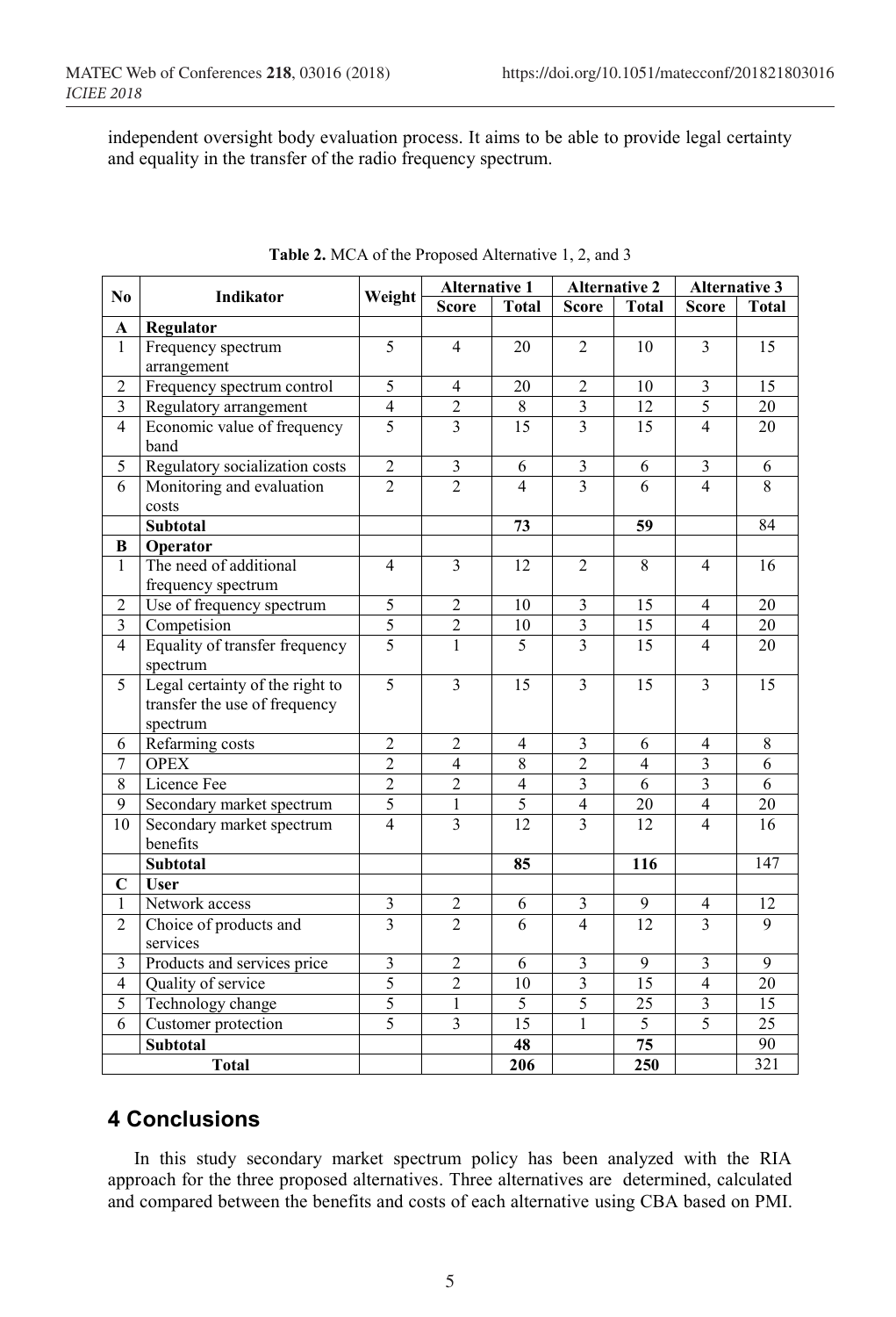It is shown that alternative 1 had scores  $= -16$ , scores for alternatives  $2 = 4$  and scores for alternatives  $3 = 22$ . By using MCA, a score of alternative  $1 = 206$ , score for alternative  $2 =$ 250 and score for alternative  $3 = 321$ . Based on the results of the analysis using RIA to 3 alternative choices, alternative 3 is obtained which has benefits that are greater than the costs (losses) incurred. This can be seen from the results that impacts related to the increasing spectrum requirements, frequency spectrum structuring that continues to experience constraints and obstacles, and the need for legal certainty and equality of the process of transferring a clear frequency spectrum. By implementing alternative policy 3, it is expected that the constraints of spectrum requirements can be overcome by configuring permits based on geographic, bandwidth and specific time, where it can provide flexibility in the arrangement of radio frequency spectrum, but still based on certain parameters through the supervisory body evaluation process independent.

### **Aknowledgment**

The authors would like to sincerely acknowledge Universitas Indonesia as this work has been supported by the DRPM Research Grant for PITTA 2018 program No. 2445/UN2.R3.1/HKP 05.00/2018

#### **References**

- 1. B. Elian, Analysis of Radio Frequency Spectrum Needs for Indonesian Wireless Broadband Radio Communication in 2010-2025, Thesis, Universitas Indonesia (2015)
- 2. Republic of Indonesia, Government Regulation (PP) No. 53/2000 concerning Use of Radio Frequency Spectrum and Satellite Orbit (2000)
- 3. Ministry of Transportation, Decree of the Minister of Transportation No. 30/2004 concerning Amendments to the Decree of the Minister of Transportation No. 21/2001 concerning the implementation of Telecommunications (2004)
- 4. Republic of Indonesia, Law Number 5 of 1999 concerning Prohibition of Monopolistic Practices and Unfair Business Competition (1999)
- 5. Republic of Indonesia, Law of the Republic of Indonesia Number 36/1999 concerning Telecommunications (1999)
- 6. Republic of Indonesia, Law 40/2007 concerning Limited Liability Companies (2007)
- 7. Republic of Indonesia, Law 25/2007 concerning Investment (2007)
- 8. Ministry of Communication and Information Technology, Decree of the Minister of Communication and Information of the Republic of Indonesia Number 1192/2013 concerning Stipulation of Block Allocation of Radio Frequency Bands of Comprehensive Arrangement of 2.1 GHz Radio Frequency Bands (2013)
- 9. Ministry of Communication and Information, Regulation of the Minister of Communication and Information of the Republic of Indonesia Number 4/2015 concerning Operational Provisions and Procedures for Licensing to Use Radio Frequency Spectrum (2015)
- 10. Electronic Communications Committee (ECC), Refarming and Secondary Trading in a Changing Radiocommunication World, in the European Conference of Postal and Telecommunications Administrations (2002).
- 11. M. Barrie, S. Delaere and P. Ballon, Classification of business scenarios for spectrum sensing, in Proc. PIMRC, 2010 IEEE 21st International Symposium on (pp. 2626- 2631) (2010)